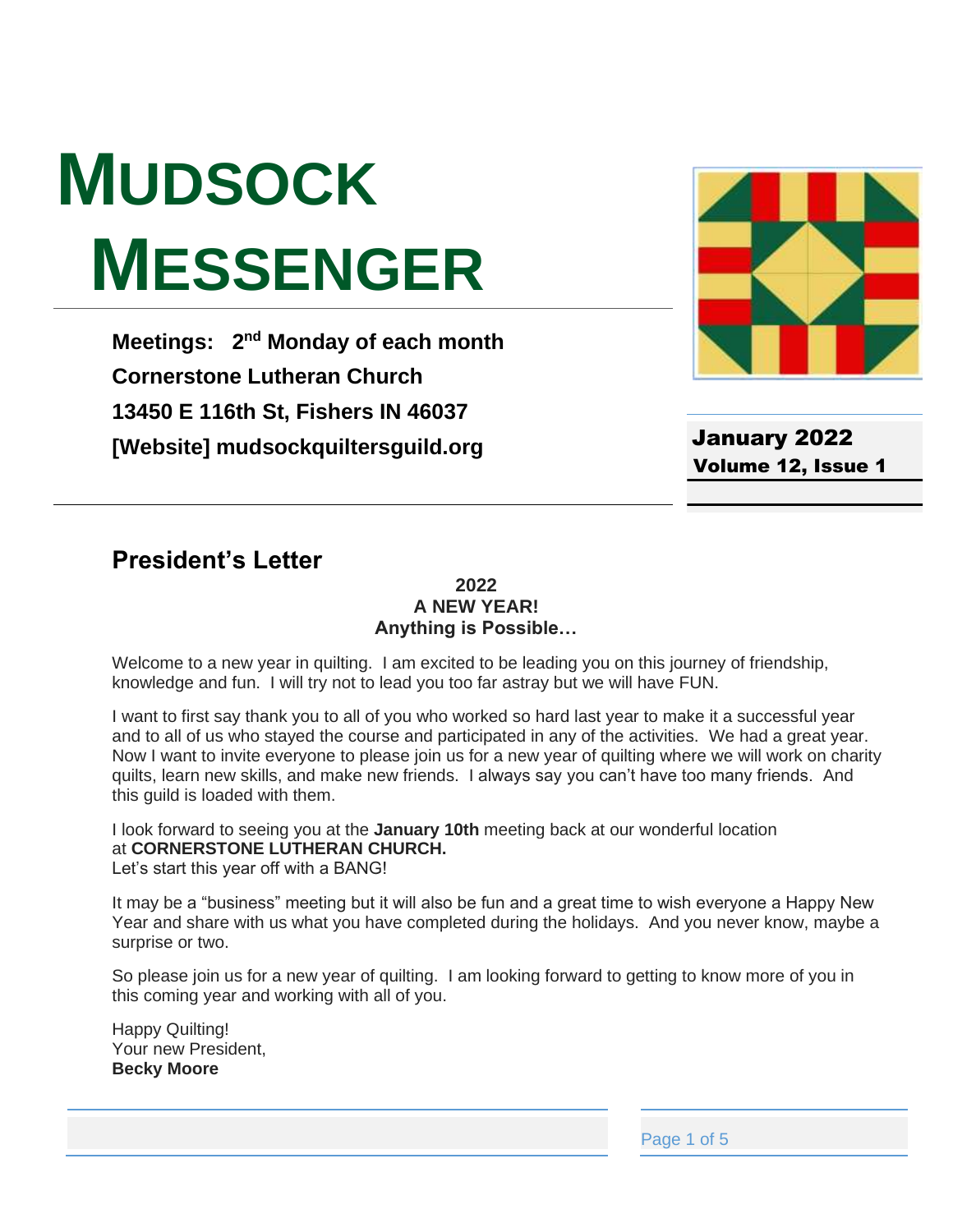# **January 10th -- Mudsock Quilters Guild Meeting (9:30–11:30)**

On January 10, our meeting will be held at the Cornerstone Lutheran Church. We will conduct our business meeting, allowing each committee chair to speak about their group and have a signup opportunity for all members. If you are new to the guild this is a great resource for learning about the committees and the duties they cover.



- 01 Dale Alianiello 10 Joyce Ballinger 17 Susan Cook
- 02 Stephanie Coy-Lykes 11 Marsha Baer 17 Beth Siminski
- 
- 
- 
- 06 Joyce Blakely 14 Sara Smallwood 24 Kathy Jensen
- 07 Joan Webb 15 Pamela Mick 26 Pat Pillar
- 09 Chris Behme 16 Maxine Constantine 28 Ellen Hanson
- 10 Laura Andersonx 16 Linda Secor 30 Carolyn Towner
- 02 Laura Frieden 11 Nancy McDonald 19 Tammy Jarosk 04 Patti Kings 12 Christine Owens 23 Robin Miner 05 Linda Leuck 13 Mary Sue Kraft 23 Lana Russel
	-
	-

## **Welcome to New Members!**

There were no new members in December.

# **Upcoming Mudsock Events**

**Jan. 10: Mudsock Guild Meeting, 9:30-12:00,** Cornerstone Lutheran Church, 13450 E 116th St, Fishers IN. (See above)

**Jan. 11: Community North Bee Shopping and dropping off finished quilts, 1:00-3:00,** Community Health Pavilion, 9669 E 146th Street, Noblesville, IN. Please Note: Masks are required and you will sign in when entering the storage room. Contact: Sally Sandilands, ssandilands@yahoo.com or 317- 219-7767

**Jan. 17: Charity Bee Sewing, 9:30-3:00**, Delaware Township Government Center, 9090 E. 131st Street, Fishers. Please bring your sewing and cutting supplies with ironing tools. If you are turning in receipts for reimbursement, please include a [completed form](https://mudsockquiltersguild.org/wp-content/uploads/2019/10/expense-reimb-form.pdf) for Mudsock reimbursement along with your receipts.

**Jan. 25: Delaware Sew Bee, 9:30-3:00**, Delaware Township Government Center, 9090 E. 131st Street, Fishers. Change of meeting day!!! We will start meeting on Wednesday with the February date. Join us to sew on your personal sewing projects. Bring a lunch or visit a local eatery. Pack your sewing machine, supplies, ironing implements and an extension cord. All are welcome. For additional info, contact Chris Behme: [chrisknitssews@gmail.com](mailto:chrisknitssews@gmail.com)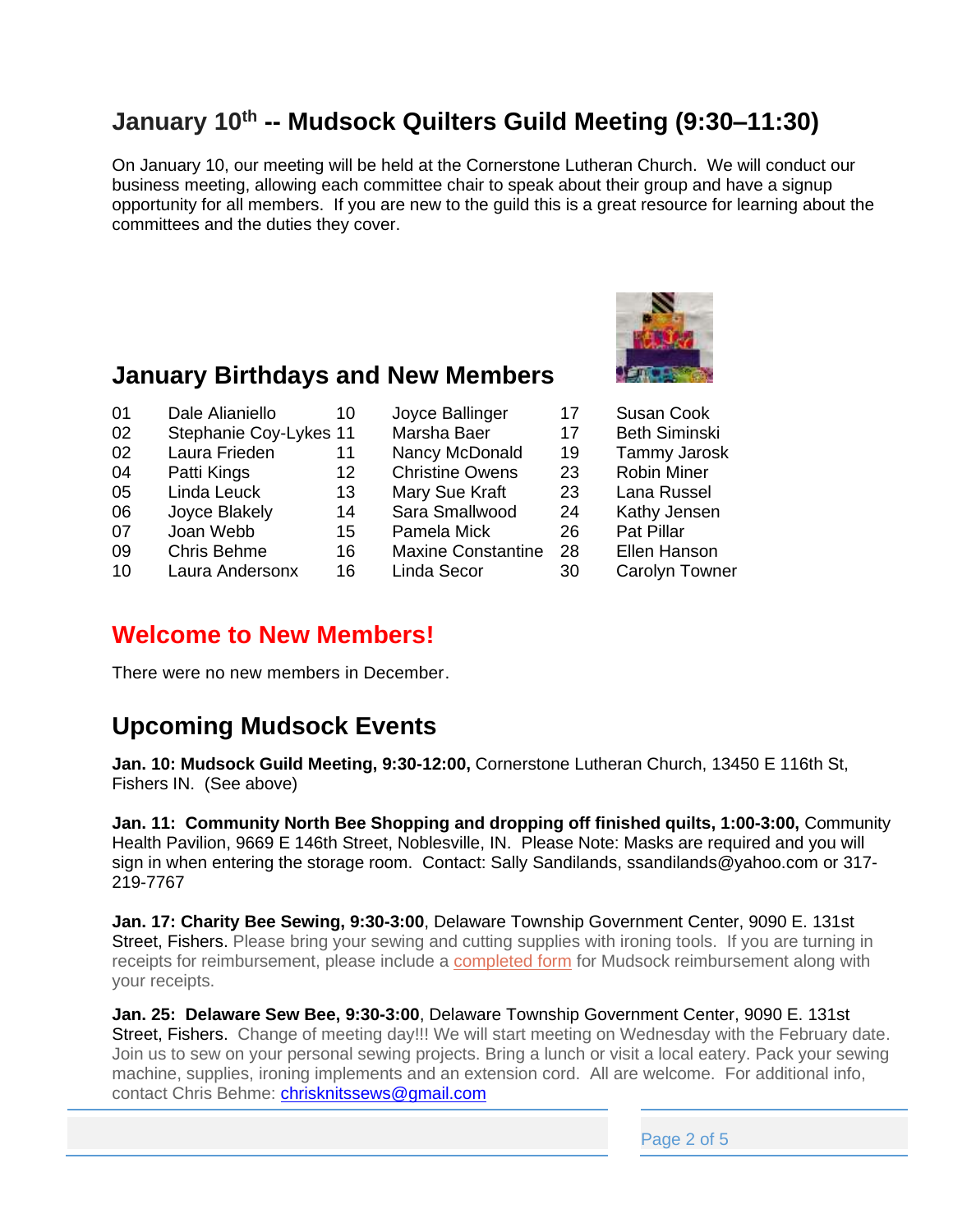**Feb. 14: Mudsock Guild Meeting, 9:30-12:00,** Cornerstone Lutheran Church, 13450 E 116th St, Fishers IN 46037. Mike Stephens from **Not Your Average Quilter** will speak about Art Quilts.

## **Membership Committee**

#### **Annual Dues**

Dues are due by the March meeting and they are \$25.00. Please bring your check or money in an envelope marked with your name and sock number and place it in the membership box. We will have your membership card ready for you at the next meeting. You may also go to the website and pay dues using PayPal and we will have your card for you at the next meeting. Thanks.

#### **Wanda Feder**

### **Community North Bee Shopping (and dropping off completed Charity Quilts)**

Below is a schedule of dates and times that our storage room will be open during the 2022 year. We are keeping it the same day as before which is the Second Tuesday of the month and the day following our quilt guild monthly meeting. By shopping on this Tuesday you will be ready to sew on your charity quilts at our Charity Bee Sewing Day which is always the following Monday. Currently those days are still scheduled at the Delaware Township Offices. The Storage Room is located at 9669 East 146<sup>th</sup> Street, Noblesville, IN

**Please Note: Masks are required and you will sign in when entering the storage room**. We will be following the guidelines of Community Health Network, therefore, these dates are subject to change or cancellation.

Below is the **2022 schedule** of dates that the Storage Room will be open from **12:00-3:00**.

| January 11  | April 12 | July 12      | October 11  |
|-------------|----------|--------------|-------------|
| February 15 | May 10   | August 9     | November 15 |
| March 15    | June 14  | September 12 | December 13 |

If for some reason you cannot shop on these dates please contact me to make arrangements. To Drop Off Donations of fabrics please contact me: Sally Sandilands, ssandilands@yahoo.com or 317-219-7767 or Pat Jones, pj414joy@outlook.com or 317-214-7182.

**Sally Sandilands**, Manager of Store

# **Other Upcoming Quilting Events**

#### **AQS 2022 Quilt Week Shows**

**Daytona Beach, FL** February 23–26, 2022 *Ocean Center*

**Branson, MO** March 23–26, 2022 *Branson Convention Center* **Paducah, KY** April 27–30, 2022 *Schroeder Expo Center*

**Grand Rapids, MI** August 17–20, 2022 *DeVos Place Convention Center*

Page 3 of 5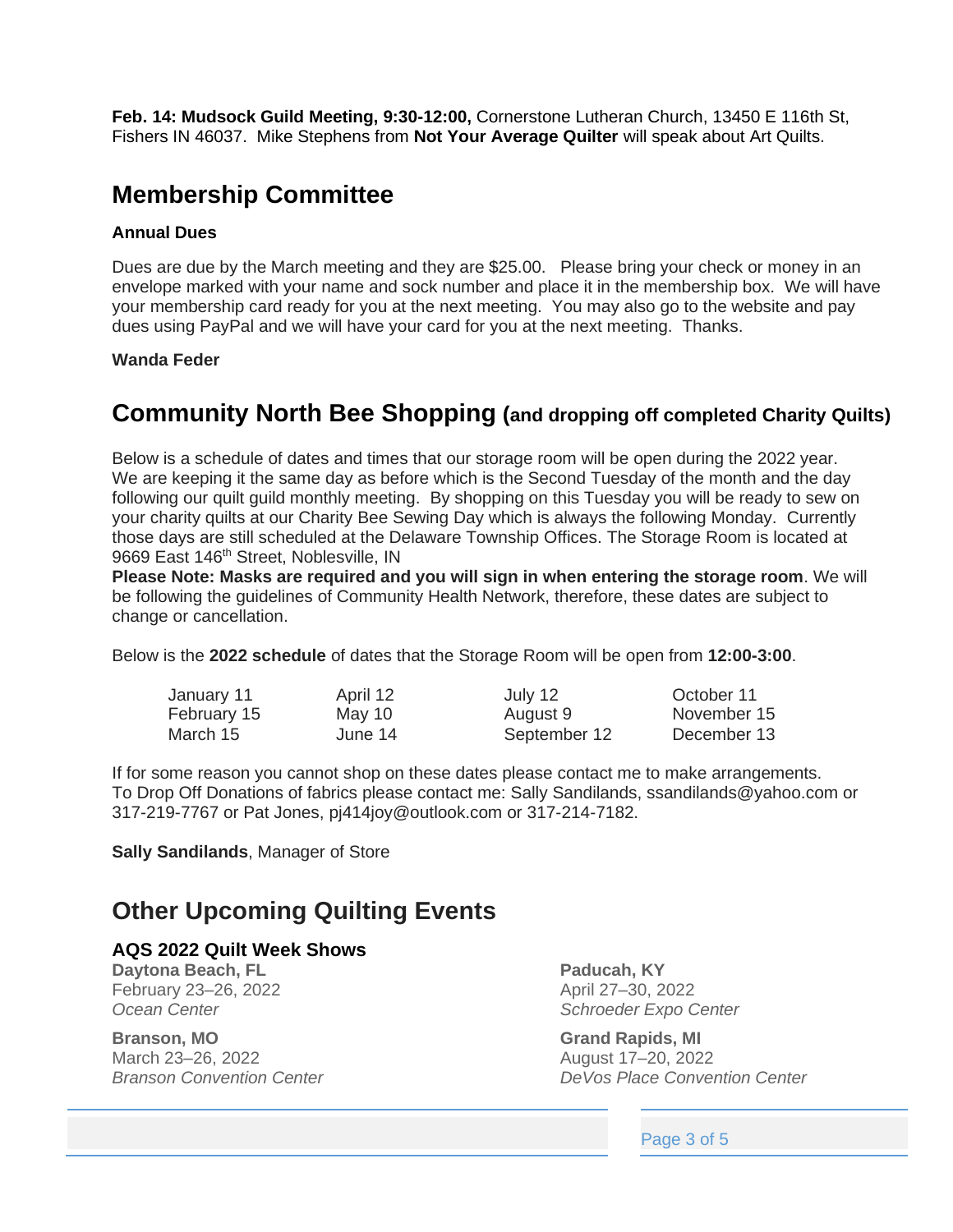#### **QUILTCON 2022: February 16 – 20 in Phoenix, Arizona**

Presented by [The Modern Quilt Guild,](https://www.themodernquiltguild.com/) QuiltCon is the largest modern quilting show of its kind. Come see hundreds of modern quilts on display, including a juried quilt show with entries from MQG members around the world. The five-day event includes live lectures, panels, tours, workshops, and a vendor hall filled with the latest and greatest tools and supplies, and social events.

# **Block of the Month**

"**Block of the Month**" (BOM) is a quick and easy way to learn new piecing techniques while contributing to member quilts. Each month, the BOM Committee selects a unique block pattern which they assemble at home and bring to the meeting.

Everyone who wants to participate follows the same free pattern, using random fabrics with specified colorways. The following month, all the blocks are displayed, and a raffle is held to determine who gets to take the blocks home for an instant quilt. If enough members join in the fun, we might have 3-4 beneficiaries of the blocks.

At the December Guild Meeting the BOM committee presented the finished Snow Globe blocks and drew 6 winners. Congratulations to Ellen H, April S, Linda G, Linda W, Sally S and Chris B. Mary Boyden presented the block for January, a darling Mitten and optional Snow Ball.



For detailed information about the December BOM**,** go to the Mudsock website at [www.mudsockquiltersguild.org](http://www.mudsockquiltersguild.org/) . UNFINISHED BLOCK: Size 10" x 10", your choice of colors.

**Chair – Mary Boyden Co-Chair – Sharon Jones**

Lissa Shanahan, Editor [lissa.shanahan@gmail.com](mailto:lissa.shanahan@gmail.com) 317-670-9336

Page 4 of 5